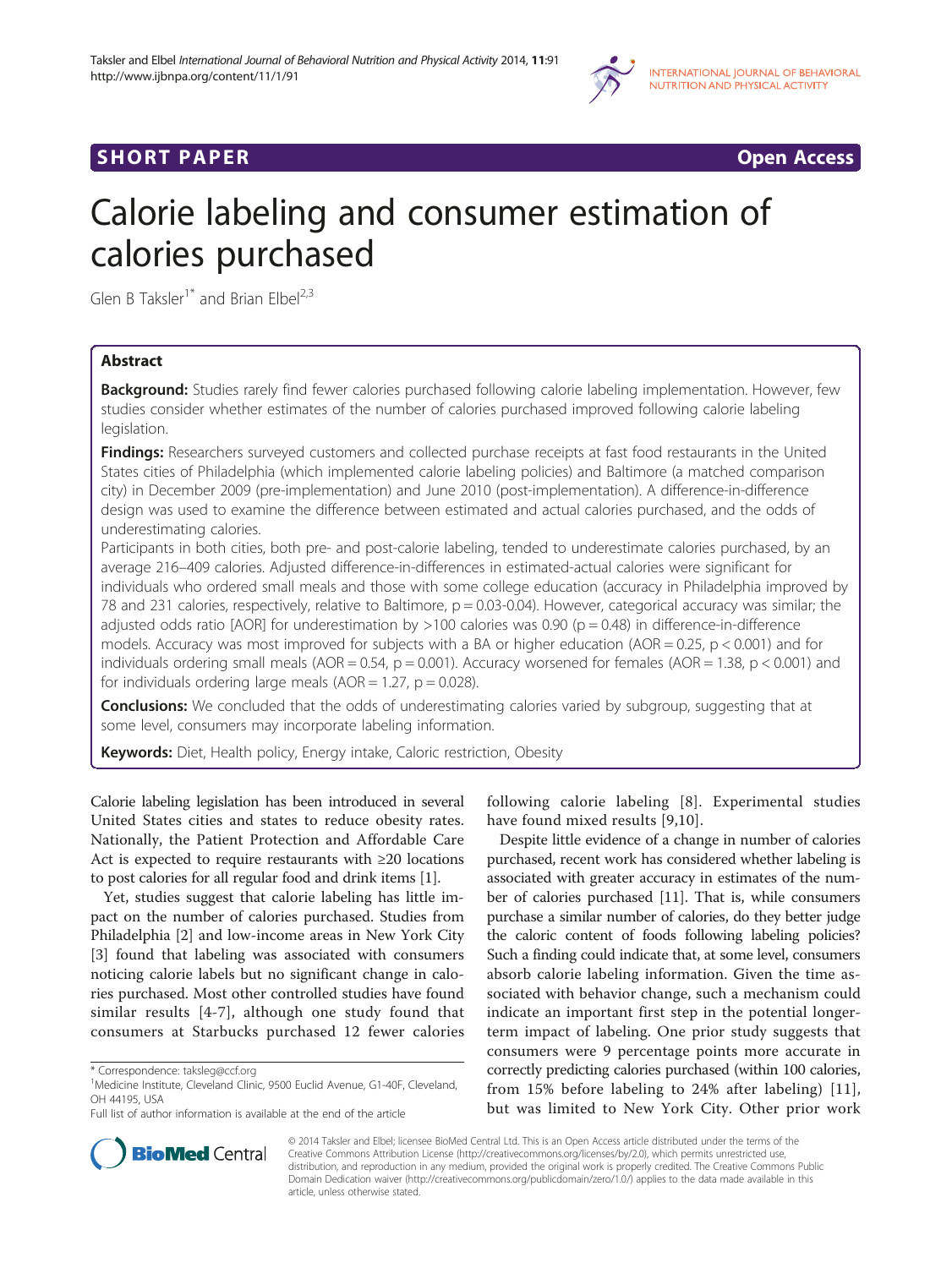has attributed caloric underestimation to a lack of visual cues [\[12,13](#page-7-0)]. In one study, subjects who ate from self-refilling soup bowls (lacking the visual control of a bowl for portion size) were found to consume 73% more soup than controls; however, both groups estimated similar caloric consumption [\[12](#page-7-0)]. Caloric underestimation may also be related to nutritional status (overestimation of energy content for unhealthy foods) [[14](#page-7-0)], less overall health consciousness [\[15](#page-7-0)], and lower education [\[16](#page-7-0)]. More generally, food labels appear most often used when easier-to-understand [[17,18](#page-7-0)], though some literature suggests an association to health literacy [\[19-22](#page-7-0)], female gender [\[21-23\]](#page-7-0), and higher education [[21,22](#page-7-0)].

Using a larger and more diverse sample than previous research, researchers examine the influence of calorie labeling on estimation of calories purchased in Philadelphia.

## Findings

## Methods

Data were collected as part of a larger study to examine the influence of calorie labeling implemented in Philadelphia in 2010 [[2\]](#page-7-0). A difference-in-difference design was used to examine the difference between estimated and actual calories purchased in Philadelphia in December 2009 (pre-calorie labeling) versus June 2010 (post-calorie labeling), as compared to Baltimore (a matched comparison city without calorie labeling rules) during the same month. The [Appendix](#page-4-0) describes difference-in-difference methodology in more detail. Baltimore was selected as the city most comparable to Philadelphia by calculating Euclidean distances between Philadelphia and each of the largest 100 US cities using standardized city-level measures derived from Census 2000 data, including population size, poverty, unemployment, education, race/ethnicity, and income measures [[2\]](#page-7-0). Full methods are available elsewhere [[2](#page-7-0)].

Research staff stood outside locations of McDonald's and Burger King during lunch (approximately 11:30 am-2:30 pm) or dinner (approximately 5:00 pm-8:00 pm) on weekdays, and approached entering customers appearing to be ≥18 years old and asked them to bring back their receipt in exchange for \$2 [[2](#page-7-0)]. Participants who agreed were asked questions including which items were ordered for him/herself (versus other individuals); the exact nature of items (added cheese, mayonnaise, etc.); how often they visited "big chain" fast food restaurants; and how many calories they estimated to be in their purchase. The receipt provided was used to calculate actual calories purchased, based on nutrition information provided by each restaurant (as of May 2010) [[2](#page-7-0)].

First, summary statistics were calculated for the full sample ( $N = 1835$ ) and subgroups based on number of calories purchased (≤median [850 calories] vs. >median), gender, race/ethnicity, education, and food vs. beverage. Summary statistics were calculated for each city, both pre- and post-calorie labeling. T-tests of unadjusted statistical significance were run for 4 groups: Philadelphia vs. Baltimore pre-calorie labeling, Philadelphia vs. Baltimore post-calorie labeling, Philadelphia pre- versus post-calorie labeling, and Baltimore pre- versus post-calorie labeling.

Researchers then examined the difference between estimated and actual calories using multiple regression models. The dependent variable was estimated minus actual calories for each respondent. A positive number meant an overestimate and a negative number meant an underestimate of actual calories. The key independent variable of interest was an interaction term between Philadelphia (versus Baltimore) and post-calorie labeling (versus pre-calorie labeling). That is, researchers sought to measure the marginal contribution of calorie labeling policies to the accuracy of estimates in Philadelphia. Independent covariates included age, gender, race/ethnicity, education, number of items purchased, purchase of a combination meal, to-go vs. eat-in consumption, number of fast food restaurant visits per week, city, and time period (pre- vs. post-calorie labeling).

Finally, consistent with prior research suggesting that consumers tend to underestimate calories [\[2,3,11,24\]](#page-7-0), logistic regression models were used to consider whether subjects underestimated by >100, >250, and >500 calories. (Researchers verified that consumers in the sample, on average, underestimated calories; results shown below.) This analysis was used to consider broad patterns in accuracy pre- vs. post-calorie labeling, as opposed to the magnitude difference between estimated and actual calories. Odds ratios were adjusted for the same covariates described above.

Standard errors were clustered by restaurant. Tests were performed with a two-sided alpha = 0.05. This study was approved by the Institutional Review Board of New York University School of Medicine.

## Results

Table [1](#page-2-0) presents summary statistics. Respondents were primarily male, black or African American, and held a high school or lower education. No significant differences were observed in the actual number of calories purchased, though some differences existed across cities (a larger proportion of females in Philadelphia, and larger proportion of blacks and fast food visits/week in Baltimore) and time periods (a larger proportion of females and blacks in Philadelphia, and less missing data in Baltimore, in the post-calorie labeling period).

Table [2](#page-3-0) shows regression results for the difference between estimated and actual calories. In the full sample and every subgroup, participants in both cities and time periods tended to underestimate calories purchased, by an average of 216–409 calories. The difference-in-difference coefficient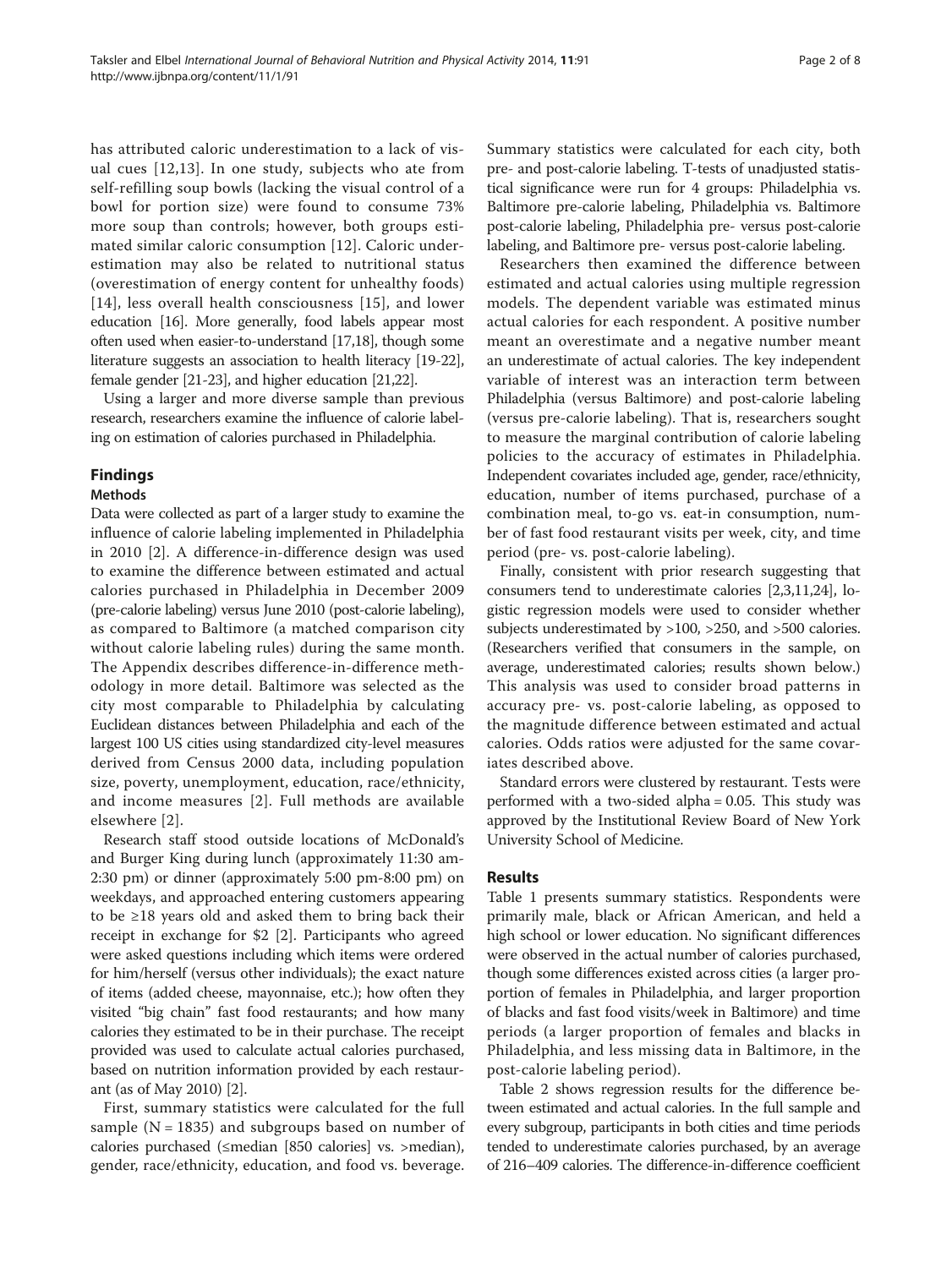## <span id="page-2-0"></span>Table 1 Summary statistics

|                                                                        | Αll  |           | Philadelphia |          |           | <b>Baltimore</b> |           |          |           | Significance tests |        |           |              |                  |
|------------------------------------------------------------------------|------|-----------|--------------|----------|-----------|------------------|-----------|----------|-----------|--------------------|--------|-----------|--------------|------------------|
|                                                                        |      |           | Pre-         |          | Post-     |                  | Pre-      |          | Post-     |                    |        | Pre-Post- | Pre vs. Post |                  |
|                                                                        | Mean | <b>SD</b> | Mean         | SD       | Mean      | <b>SD</b>        | Mean      | SD       | Mean      | <b>SD</b>          |        |           | Philadelphia | <b>Baltimore</b> |
| $\mathsf{N}$                                                           | 1835 |           | 470          |          | 534       |                  | 394       |          | 437       |                    |        |           |              |                  |
| Mean                                                                   |      |           |              |          |           |                  |           |          |           |                    |        |           |              |                  |
| Age                                                                    | 39.1 | 13.9      | 39.7         | 14.1     | 37.4      | 14.4             | 40.8      | 13.5     | 38.9      | 13.4               |        |           |              |                  |
| Number of calories purchased, actual                                   | 951  | 685       | 987          | 757      | 927       | 704              | 974       | 696      | 923       | 559                |        |           |              |                  |
| Percent                                                                |      |           |              |          |           |                  |           |          |           |                    |        |           |              |                  |
| Gender                                                                 |      |           |              |          |           |                  |           |          |           |                    |        |           |              |                  |
| Male                                                                   | 55.2 | 49.8      | 58.3         | 49.4     | 52.1      |                  | 50.0 51.5 | 50.0     | 58.8      | 49.3               |        |           |              |                  |
| Female                                                                 | 37.4 | 48.4      | 37.5         | 48.5     | 45.5      | 49.8             | 28.9      | 45.4     | 35.2      | 47.8               | $***$  | $**$      | **           |                  |
| Missing                                                                | 7.4  | 26.2 4.3  |              | 20.2 2.4 |           |                  | 15.4 19.5 |          | 39.7 6.0  | 23.7               | $***$  |           |              | ***              |
| Race/Ethnicity                                                         |      |           |              |          |           |                  |           |          |           |                    |        |           |              |                  |
| <b>Black</b>                                                           | 70.1 | 45.8      | 60.4         | 49.0     | 70.8      | 45.5             | 73.9      | 44.0     | 76.4      | 42.5               | ***    |           | ***          |                  |
| Caucasian                                                              | 20.8 | 40.6      | 23.0         | 42.1     | 17.8      | 38.3             | 22.1      |          | 41.5 21.1 | 40.8               |        |           |              |                  |
| Other/Missing                                                          | 4.1  | 19.8      | 6.0          | 23.7     | 5.2       | 22.3             | 3.3       | 17.9 1.4 |           | 11.7               |        | $***$     |              |                  |
| Education                                                              |      |           |              |          |           |                  |           |          |           |                    |        |           |              |                  |
| High school or less                                                    | 60.9 | 48.8      | 54.7         | 49.8     | 63.3      |                  | 48.2 62.2 |          | 48.6 63.4 | 48.2               |        |           | **           |                  |
| Some college or AA                                                     | 25.2 | 43.4      | 29.8         | 45.8     | 23.0      | 42.1             | 22.6      | 41.9     | 25.2      | 43.5               |        |           |              |                  |
| BA or above                                                            | 10.6 | 30.8      | 11.7         | 32.2     | 8.1       | 27.2             | 12.4      | 33.0     | 10.8      | 31.0               |        |           |              |                  |
| Missing                                                                | 3.4  | 18.1      | 3.8          | 19.2 5.6 |           | 23.1             | 2.8       |          | 16.5 0.7  | 8.3                |        | ***       |              |                  |
| Type of order                                                          |      |           |              |          |           |                  |           |          |           |                    |        |           |              |                  |
| To go                                                                  | 67.6 | 46.8      | 60.6         | 48.9     | 70.4      | 45.7             | 68.0      | 46.7     | 71.4      | 45.2               | $\ast$ |           | **           |                  |
| Eat in                                                                 | 26.3 | 44.1      | 25.1         | 43.4     | 24.2      | 42.8             | 28.4      | 45.2     | - 28.4    | 45.1               |        |           |              |                  |
| Missing                                                                | 6.1  | 23.9      | 14.3         | 35.0 5.4 |           | 22.7             | 3.6       |          | 18.5 0.2  | 4.8                | ***    | ***       | ***          | ***              |
| Number of times usually eat in big chain fast food restaurant per week |      |           |              |          |           |                  |           |          |           |                    |        |           |              |                  |
| $\leq$ 1                                                               | 56.4 |           | 49.6 62.3    | 48.5     | 64.0      | 48.0             | 49.0      | 50.1     | 47.1      | 50.0               | ***    | ***       |              |                  |
| $\overline{2}$                                                         | 15.8 | 36.4      | 12.3         | 32.9     | 12.7      | 33.4             | 17.5      | 38.1     | 21.5      | 41.1               |        | ***       |              |                  |
| $\geq$ 3                                                               | 34.4 | 47.5      | 26.4         | 44.1     | 30.7      |                  | 46.2 39.6 | 49.0     | 42.8      | 49.5               | $***$  | ***       |              |                  |
| Missing                                                                | 3.1  | 17.4 7.7  |              | 26.6 2.4 |           | 15.4 1.5         |           | 12.3 0.5 |           | 6.8                | ***    |           | $***$        |                  |
| Number of items purchased                                              |      |           |              |          |           |                  |           |          |           |                    |        |           |              |                  |
| $\mathbf{1}$                                                           | 23.2 | 42.2      | 18.5         | 38.9     | 25.7      | 43.7             | 25.9      |          | 43.9 22.7 | 41.9               | $***$  |           | **           |                  |
| 2                                                                      | 20.0 | 40.0      | 21.5         |          | 41.1 18.9 | 39.2             | 19.0      |          | 39.3 20.4 | 40.3               |        |           |              |                  |
| 3                                                                      | 31.6 | 46.5      | 31.7         | 46.6     | 32.2      | 46.8             | 31.0      |          | 46.3 31.4 | 46.4               |        |           |              |                  |
| 4                                                                      | 11.3 | 31.7      | 10.2         | 30.3 9.2 |           | 28.9             | 12.2      |          | 32.8 14.4 | 35.2               |        | $\ast$    |              |                  |
| $\geq$ 5                                                               | 14.0 | 34.7      | 18.1         |          | 38.5 14.0 | 34.8             | 11.9      |          | 32.5 11.2 | $31.6$ *           |        |           |              |                  |
| Purchased combination meal                                             | 24.5 | 43.0      | 21.5         | 41.1     | 25.7      | 43.7             | 25.4      |          | 43.6 25.6 | 43.7               |        |           |              |                  |
| Restaurant                                                             |      |           |              |          |           |                  |           |          |           |                    |        |           |              |                  |
| McDonald's                                                             | 64.2 | 48.0      | 66.2         |          | 47.4 70.2 |                  | 45.8 61.7 |          | 48.7 57.0 | 49.6               |        | $***$     |              |                  |
| Burger King                                                            | 35.8 | 48.0      | 33.8         |          | 47.4 29.8 |                  | 45.8 38.3 |          | 48.7 43.0 | 49.6               |        | $***$     |              |                  |

\*\*\*P < 0.001, \*\*P < 0.01, \*P < 0.05.

was typically positive, meaning that respondents in Philadelphia were more accurate relative to Baltimore post-calorie labeling, but was only significant for 2 subgroups: respondents who purchased ≤ median number of calories (coefficient =  $78$ ,  $p = 0.04$ ) and respondents with some college education (coefficient =  $231$ , p = 0.03).

Table [3](#page-5-0) shows the logistic regression results for subjects' likelihood to underestimate calories, versus overestimating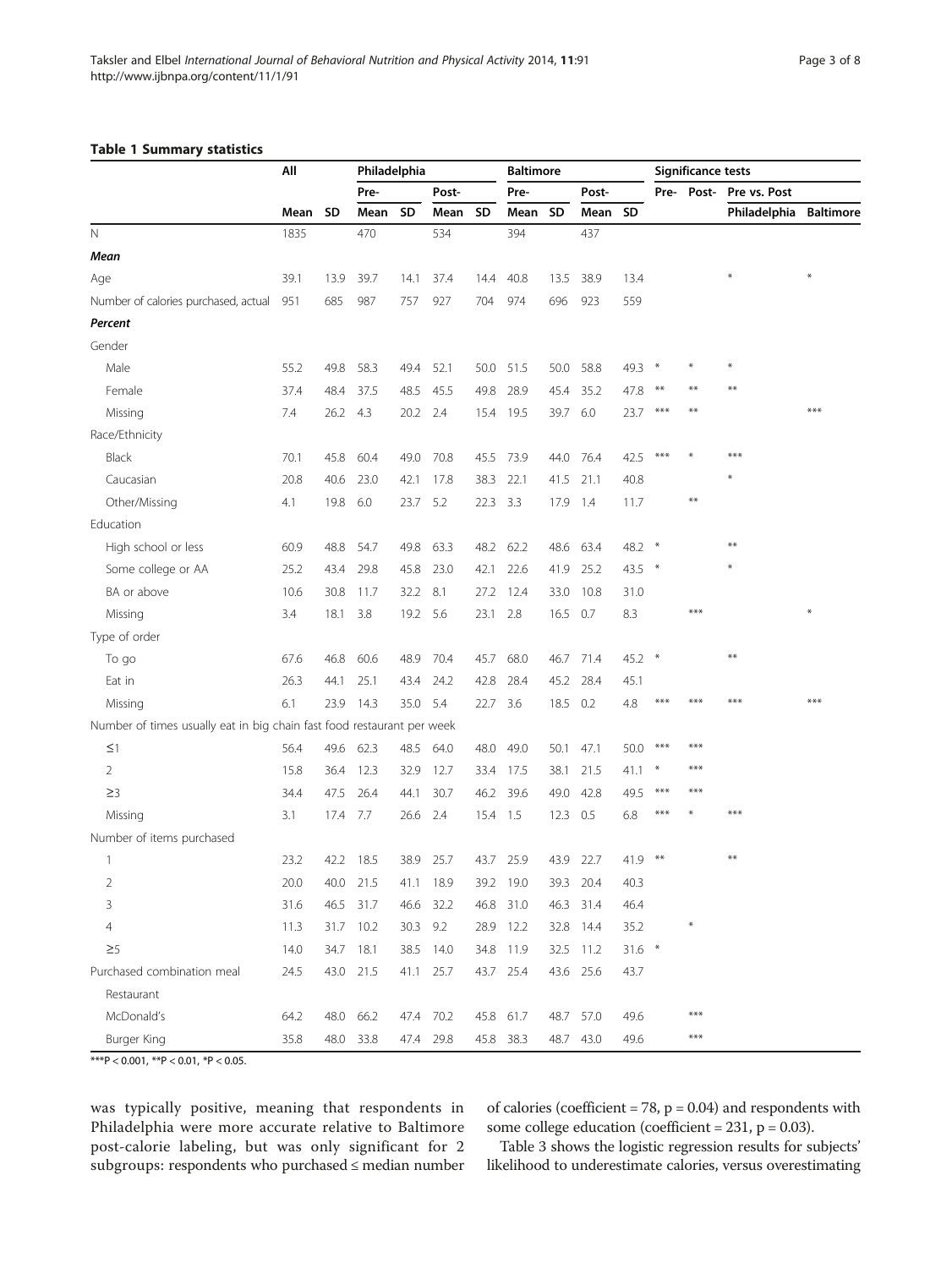|                                  | Actual |      | <b>Estimated</b> |      | <b>Estimated minus actual</b> |        |            |                    | Difference-in-Difference |                        |      |  |
|----------------------------------|--------|------|------------------|------|-------------------------------|--------|------------|--------------------|--------------------------|------------------------|------|--|
|                                  | Pre    | Post |                  | Post | Pre                           | Post   |            | Significance tests | Unadj                    | Adj (95% CI)           | P    |  |
|                                  |        |      |                  |      |                               |        | Pre        | Post               |                          |                        |      |  |
| Full sample                      |        |      |                  |      |                               |        |            |                    |                          |                        |      |  |
| Philadelphia                     | 987    | 927  | 578              | 581  | $-409$                        | $-346$ | $***$      |                    | 177                      | 122 (-809, 1052)       | 0.35 |  |
| Baltimore                        | 974    | 923  | 758              | 593  | $-216$                        | $-330$ |            |                    |                          |                        |      |  |
| Purchased >850 calories (median) |        |      |                  |      |                               |        |            |                    |                          |                        |      |  |
| Philadelphia                     | 1480   | 1450 | 780              | 758  | $-700$                        | $-692$ | $*$        |                    | 223                      | 191(-2301,2682)        | 0.51 |  |
| Baltimore                        | 1430   | 1390 | 1032             | 777  | $-398$                        | $-613$ |            |                    |                          |                        |      |  |
| Purchased ≤850 calories (median) |        |      |                  |      |                               |        |            |                    |                          |                        |      |  |
| Philadelphia                     | 446    | 459  | 357              | 422  | $-89$                         | $-37$  |            |                    | 105                      | 78 (20, 136)           | 0.04 |  |
| Baltimore                        | 463    | 486  | 450              | 420  | $-13$                         | $-65$  |            |                    |                          |                        |      |  |
| Male <sup>1</sup>                |        |      |                  |      |                               |        |            |                    |                          |                        |      |  |
| Philadelphia                     | 982    | 943  | 575              | 609  | $-407$                        | $-334$ |            |                    | 130                      | 124 (-998, 1245)       | 0.39 |  |
| Baltimore                        | 1006   | 968  | 692              | 597  | $-314$                        | $-370$ |            |                    |                          |                        |      |  |
| Female <sup>1</sup>              |        |      |                  |      |                               |        |            |                    |                          |                        |      |  |
| Philadelphia                     | 987    | 925  | 602              | 562  | $-385$                        | $-363$ |            |                    | $-41$                    | $-87$ ( $-386$ , 213)  | 0.17 |  |
| Baltimore                        | 993    | 834  | 689              | 591  | $-305$                        | $-243$ |            |                    |                          |                        |      |  |
| Black <sup>1</sup>               |        |      |                  |      |                               |        |            |                    |                          |                        |      |  |
| Philadelphia                     | 933    | 858  | 543              | 585  | $-389$                        | $-273$ |            |                    | 173                      | 100 (-760, 959)        | 0.38 |  |
| Baltimore                        | 1007   | 895  | 745              | 577  | $-262$                        | $-318$ |            |                    |                          |                        |      |  |
| White <sup>1</sup>               |        |      |                  |      |                               |        |            |                    |                          |                        |      |  |
| Philadelphia                     | 1088   | 990  | 684              | 751  | $-405$                        | $-239$ |            |                    | 384                      | 250 (-524, 1025)       | 0.15 |  |
| Baltimore                        | 886    | 950  | 815              | 661  | $-71$                         | $-290$ |            |                    |                          |                        |      |  |
| High school or less <sup>1</sup> |        |      |                  |      |                               |        |            |                    |                          |                        |      |  |
| Philadelphia                     | 968    | 885  | 545              | 475  | $-423$                        | $-409$ |            |                    | 169                      | 54 (-590, 698)         | 0.48 |  |
| Baltimore                        | 954    | 934  | 698              | 523  | $-256$                        | $-411$ |            |                    |                          |                        |      |  |
| Some college or AA <sup>1</sup>  |        |      |                  |      |                               |        |            |                    |                          |                        |      |  |
| Philadelphia                     | 1028   | 977  | 582              | 811  | $-447$                        | $-166$ |            |                    | 170                      | 231 (77, 385)          | 0.03 |  |
| Baltimore                        | 1065   | 914  | 758              | 718  | $-307$                        | $-196$ | $\ast$     |                    |                          |                        |      |  |
| BA or above <sup>1</sup>         |        |      |                  |      |                               |        |            |                    |                          |                        |      |  |
| Philadelphia                     | 1065   | 1141 | 650              | 696  | $-414$                        | $-445$ | $\ast$     |                    | 149                      | 231(-2138,2600)        | 0.43 |  |
| Baltimore                        | 968    | 900  | 919              | 671  | $-49$                         | $-229$ |            |                    |                          |                        |      |  |
| Food only                        |        |      |                  |      |                               |        |            |                    |                          |                        |      |  |
| Philadelphia                     | 801    | 691  | 521              | 528  | $-279$                        | $-163$ |            |                    | 180                      | 205 (-514, 924)        | 0.17 |  |
| Baltimore                        | 774    | 719  | 618              | 500  | $-156$                        | $-219$ |            |                    |                          |                        |      |  |
| Beverage only                    |        |      |                  |      |                               |        |            |                    |                          |                        |      |  |
| Philadelphia                     | 203    | 308  | 204              | 231  | $\mathbf{1}$                  | $-77$  |            |                    | $-13$                    | $-60$ ( $-1450,1329$ ) | 0.68 |  |
| Baltimore                        | 306    | 368  | 341              | 338  | 35                            | $-31$  |            |                    |                          |                        |      |  |
| Purchased 1 item                 |        |      |                  |      |                               |        |            |                    |                          |                        |      |  |
| Philadelphia                     | 320    | 316  | 221              | 286  | $-99$                         | $-30$  | $\ast\ast$ |                    | 167                      | 181 (-864, 1226)       | 0.27 |  |
| Baltimore                        | 319    | 339  | 364              | 286  | 45                            | $-53$  |            |                    |                          |                        |      |  |
| Purchased >1 item                |        |      |                  |      |                               |        |            |                    |                          |                        |      |  |
| Philadelphia                     | 1139   | 1138 | 660              | 683  | $-480$                        | $-455$ | $\ast$     |                    | 128                      | 112 (-932, 1156)       | 0.40 |  |
| Baltimore                        | 1202   | 1093 | 895              | 683  | $-307$                        | $-411$ |            |                    |                          |                        |      |  |

## <span id="page-3-0"></span>Table 2 Actual versus estimated calories, Philadelphia versus Baltimore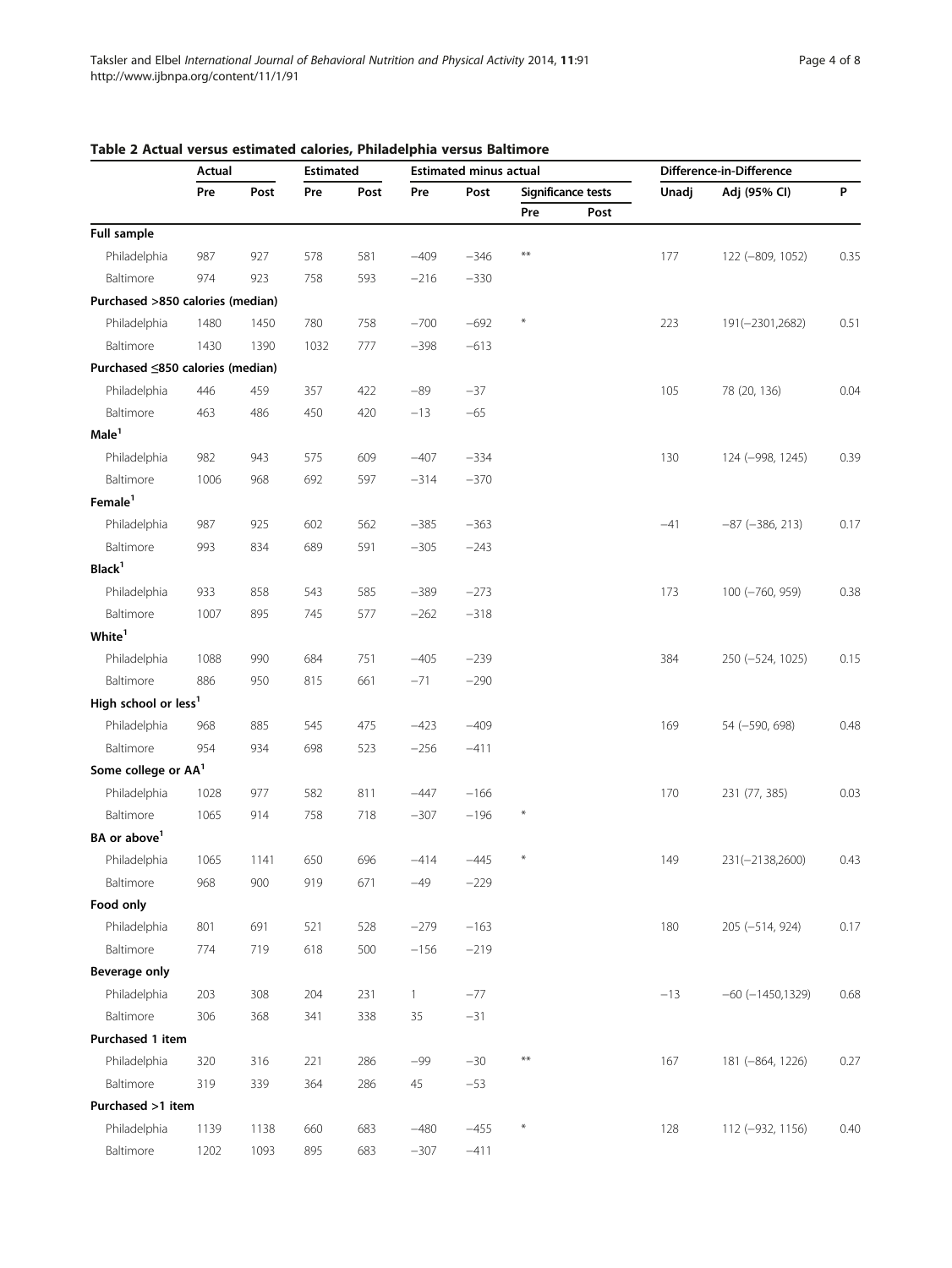| <b>Purchased combination meal</b> |      |      |     |     |        |        |       |     |                   |      |
|-----------------------------------|------|------|-----|-----|--------|--------|-------|-----|-------------------|------|
| Philadelphia                      | 1441 | 1512 | 768 | 738 | $-674$ | $-774$ |       | 9   | $-15(-2050,2019)$ | 0.94 |
| Baltimore                         | 1482 | 1383 | 932 | 723 | $-550$ | $-659$ |       |     |                   |      |
| Did not purchase combination meal |      |      |     |     |        |        |       |     |                   |      |
| Philadelphia                      | 863  | 725  | 527 | 527 | $-337$ | $-198$ | $***$ | 252 | 167 (-539, 872)   | 0.20 |
| Baltimore                         | 801  | 764  | 698 | 548 | $-102$ | $-216$ | $*$   |     |                   |      |

<span id="page-4-0"></span>Table 2 Actual versus estimated calories, Philadelphia versus Baltimore (Continued)

<sup>1</sup>May not sum to the full sample because of missing gender, race, and/or education for some subjects.

Unadj: Unadjusted. Adj: Adjusted.

 $**P < 0.01$ ,  $*P < 0.05$ .

or correctly estimating calories. In the full sample, the odds of underestimation by >100 calories was similar post- vs. pre-calorie labeling legislation, with an adjusted odds ratio[AOR] of 0.90 (95% = 0.67-1.21, p = 0.48). However, gross underestimates were less likely; the AOR for underestimation by >500 calories was 0.75 (95% CI = 0.73-0.77, p < 0.001). Accuracy in Philadelphia post-calorie labeling was most improved for subjects with a BA or higher education (AOR = 0.25, 95% CI = 0.12-0.50,  $p < 0.001$ ) and for subjects ordering less than the median number of calories  $(AOR = 0.54, 95\% \text{ CI} = 0.37 - 0.78, p = 0.001)$ . Accuracy deteriorated among females ( $AOR = 1.38$ ,  $p < 0.001$ ), respondents who purchased more than the median number of calories  $(AOR = 1.27, p = 0.028)$ , and respondents who purchased a combination meal (AOR = 1.23, p = 0.012).

## **Discussion**

Numerous studies suggest that respondents purchase a similar number of calories pre- and post-calorie labeling [[3-5\]](#page-7-0). This result has often been interpreted as suggesting that consumers do not use calorie-labeling information.

Researchers found that consumers in Philadelphia, which implemented calorie-labeling policies, were less likely to grossly underestimate calories (by >500 calories) post-labeling, relative to Baltimore, which did not implement such policies. These results suggest that at some level, consumers may incorporate labeling information, a novel result. Categorical accuracy for underestimation by >100 calories varied widely by subgroup, with improved accuracy among more educated consumers and those ordering small meals, and lower accuracy among women, consumers ordering large meals, and consumers ordering combination meals. No significant differences by race were found. Further research exploring why consumers choose to purchase a high number of calories despite increased awareness of the number of calories purchased is needed.

Perhaps most notably, respondents with a BA education or higher had a 75% reduction in odds for underestimating by >100 calories in Philadelphia post- versus pre-labeling (Table [3](#page-5-0)). This finding suggests that public health campaigns to promote understanding of calorie labeling may best be centered around less educated populations, who are less likely to report using posted information [[2](#page-7-0)]. While females had 38% increased odds for underestimating by >100 calories post-calorie labeling (Table [3\)](#page-5-0), this finding may be tempered by an 8.1 percentage point increase in the proportion of females in Philadelphia post-calorie labeling  $(p = 0.010,$  Table [1\)](#page-2-0), compared with an insignificant change in the proportion of females in Baltimore ( $p = 0.053$ , Table [1\)](#page-2-0). We therefore would be cautious not to overinterpret differences in use of calorie labeling by gender, although some prior work in psychology has found greater calorie underestimation by women [\[25](#page-7-0)]. Additionally, while consumers could have purchased differently as a result of the survey or incentive (\$2), the data collection procedures were consistent across all periods and locations, suggesting that this should not influence the impact estimates [\[2](#page-7-0)].

We also found that the odds of underestimating calories post-calorie labeling declined in respondents who purchased  $\leq$  median number of calories (AOR = 0.54, p  $<$  0.001) but increased in respondents who purchased > median calories  $(AOR = 1.27, p = 0.028)$  (Table [3](#page-5-0)). Since respondents who purchased combination meals bought twice as many calories as other respondents (medians = 1340 and 670 calories, respectively), it is possible that calorie labels for combination meals were more confusing. These calorie labels typically gave wider ranges ("500-2000 calories") that required individuals wanting further information to lookup calories for each item in the combination meal. Future research should consider whether providing more detailed information on combination meal calorie labels might improve overall accuracy.

## Appendix

The change in calories purchased in Philadelphia postcalorie labeling legislation was assumed to derive from two potential factors, calorie labeling legislation or secular trends. To measure secular trends, researchers surveyed calories purchased in Baltimore, a control city, during the same time periods as for Philadelphia. Researchers assumed that the change in calories purchased in Baltimore would represent the secular trend, and any remaining change in calories purchased would be due to calorie labeling legislation. The difference in calories purchased in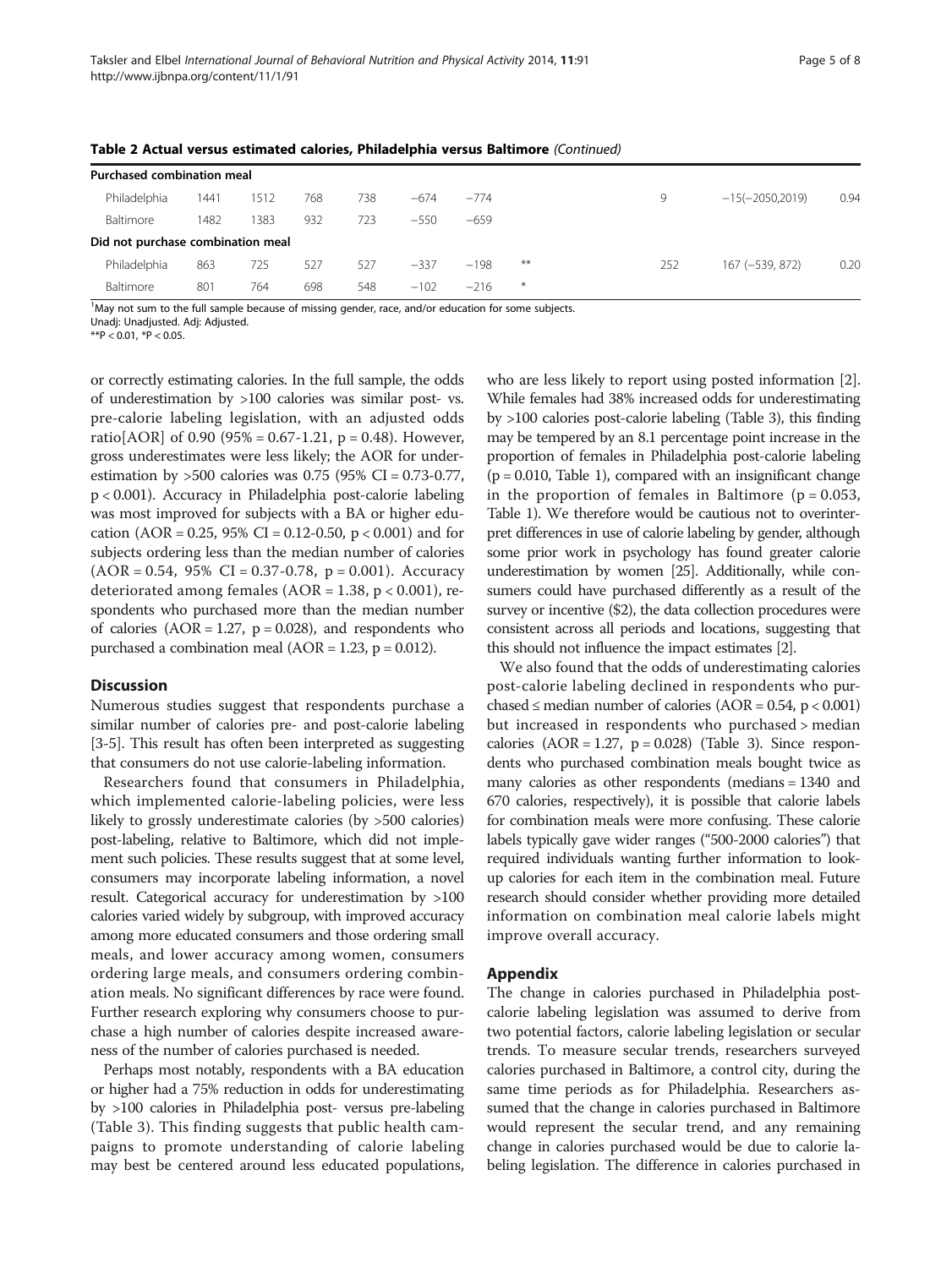|                                                          | Philadelphia |       | <b>Baltimore</b> |       | Difference-in-Difference |                        |              |
|----------------------------------------------------------|--------------|-------|------------------|-------|--------------------------|------------------------|--------------|
|                                                          | Pre-         | Post- | Pre-             | Post- | Unadj.                   | Odds ratio             | P            |
|                                                          |              |       |                  |       |                          | (95% CI)               |              |
| Percent                                                  |              |       |                  |       |                          |                        |              |
| Error in estimate of number of calories (kcal) purchased |              |       |                  |       |                          |                        |              |
| Full sample, correct within 100 kcal                     |              |       |                  |       |                          |                        |              |
| Overestimated by >100 kcal                               | 11.9         | 14.4  | 25.6             | 15.3  |                          |                        |              |
| Correctly estimated within 100 kcal                      | 18.9         | 15.5  | 10.2             | 14.2  |                          |                        |              |
| Underestimated by >100 kcal                              | 69.2         | 70.0  | 64.2             | 70.5  | $-5.4$                   | $0.90(0.67 - 1.21)$    | 0.48         |
| Full sample, correct within 250 kcal                     |              |       |                  |       |                          |                        |              |
| Overestimated by >250 kcal                               | 9.6          | 10.3  | 21.6             | 11.7  |                          |                        |              |
| Correctly estimated within 250 kcal                      | 32.6         | 34.8  | 29.7             | 33.9  |                          |                        |              |
| Underestimated by >250 kcal                              | 57.9         | 54.9  | 48.7             | 54.5  | $-8.7$                   | $0.82$ $(0.65 - 1.04)$ | 0.095        |
| Full sample, correct within 500 kcal                     |              |       |                  |       |                          |                        |              |
| Overestimated by >500 kcal                               | 6.8          | 5.6   | 14.5             | 7.3   |                          |                        |              |
| Correctly estimated within 500 kcal                      | 53.6         | 58.8  | 53.3             | 55.6  |                          |                        |              |
| Underestimated >500 kcal                                 | 39.6         | 35.6  | 32.2             | 37.1  | $-8.8$                   | $0.75(0.73-0.77)$      | $< 0.001***$ |
| Purchased >850 kcal (median)                             |              |       |                  |       |                          |                        |              |
| Overestimated by >100 kcal                               | 9.8          | 11.1  | 25.0             | 8.5   |                          |                        |              |
| Correctly estimated within 100 kcal                      | 7.3          | 4.8   | 3.4              | 6.2   |                          |                        |              |
| Underestimated >100 kcal                                 | 82.9         | 84.1  | 71.6             | 85.3  | $-12.5$                  | $1.27(1.03-1.56)$      | $0.028*$     |
| Purchased ≤850 kcal (median)                             |              |       |                  |       |                          |                        |              |
| Overestimated by >100 kcal                               | 14.3         | 17.4  | 26.3             | 21.7  |                          |                        |              |
| Correctly estimated within 100 kcal                      | 31.7         | 25.2  | 17.7             | 21.7  |                          |                        |              |
| Underestimated >100 kcal                                 | 54.0         | 57.5  | 55.9             | 56.6  | 2.7                      | $0.54(0.37-0.78)$      | $0.001***$   |
| Male                                                     |              |       |                  |       |                          |                        |              |
| Overestimated by >100 kcal                               | 12.0         | 16.2  | 20.7             | 14.0  |                          |                        |              |
| Correctly estimated within 100 kcal                      | 17.5         | 16.6  | 9.9              | 14.4  |                          |                        |              |
| Underestimated >100 kcal                                 | 70.4         | 67.3  | 69.5             | 71.6  | $-5.3$                   | $0.81$ $(0.60 - 1.08)$ | 0.15         |
| Female                                                   |              |       |                  |       |                          |                        |              |
| Overestimated by >100 kcal                               | 11.4         | 13.2  | 21.9             | 17.5  |                          |                        |              |
| Correctly estimated within 100 kcal                      | 20.5         | 13.6  | 8.8              | 14.3  |                          |                        |              |
| Underestimated >100 kcal                                 | 68.2         | 73.3  | 69.3             | 68.2  | 6.2                      | $1.38(1.25-1.53)$      | $< 0.001***$ |
| <b>Black</b>                                             |              |       |                  |       |                          |                        |              |
| Overestimated by >100 kcal                               | 12.0         | 15.3  | 25.4             | 15.0  |                          |                        |              |
| Correctly estimated within 100 kcal                      | 22.2         | 16.1  | 8.6              | 13.5  |                          |                        |              |
| Underestimated >100 kcal                                 | 65.9         | 68.5  | 66.0             | 71.6  | $-2.9$                   | $0.96(0.60-1.52)$      | 0.86         |
| White                                                    |              |       |                  |       |                          |                        |              |
| Overestimated by >100 kcal                               | 13.9         | 14.7  | 26.4             | 17.4  |                          |                        |              |
| Correctly estimated within 100 kcal                      | 14.8         | 10.5  | 13.8             | 16.3  |                          |                        |              |
| Underestimated >100 kcal                                 | 71.3         | 74.7  | 59.8             | 66.3  | $-3.1$                   | 1.29 (0.85-1.96)       | 0.22         |
| High school or less                                      |              |       |                  |       |                          |                        |              |
| Overestimated by >100 kcal                               | 8.6          | 12.1  | 26.5             | 11.9  |                          |                        |              |
| Correctly estimated within 100 kcal                      | 21.4         | 14.8  | 9.0              | 13.0  |                          |                        |              |
| Underestimated >100 kcal                                 | 70.0         | 73.1  | 64.5             | 75.1  | $-7.6$                   | $0.82$ (0.60-1.13)     | 0.22         |

## <span id="page-5-0"></span>Table 3 Error in estimate of number of calories purchased, Philadelphia vs. Baltimore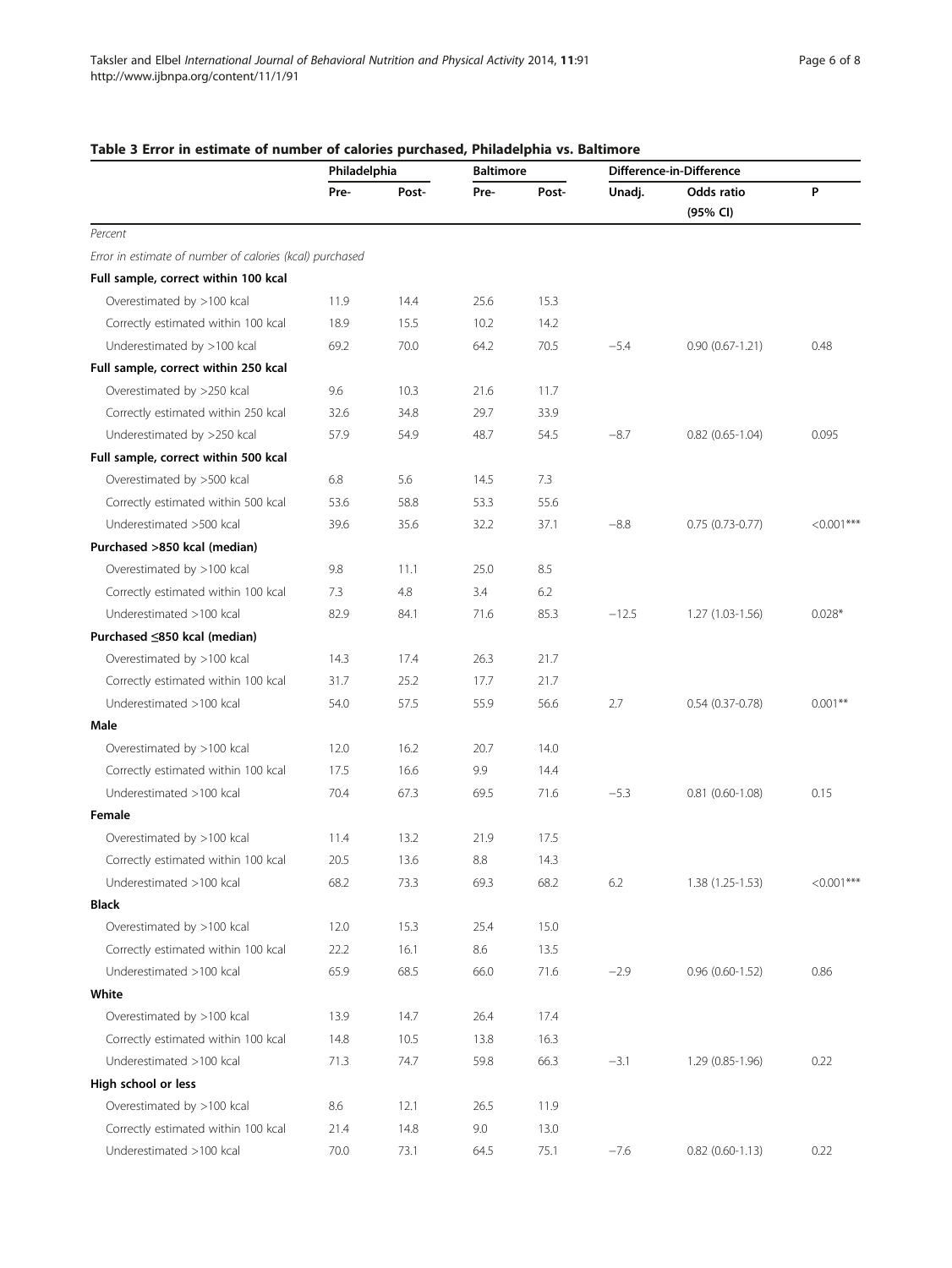|  | Table 3 Error in estimate of number of calories purchased, Philadelphia vs. Baltimore (Continued) |
|--|---------------------------------------------------------------------------------------------------|
|--|---------------------------------------------------------------------------------------------------|

| Some college or AA                  |      |      |      |      |         |                     |               |
|-------------------------------------|------|------|------|------|---------|---------------------|---------------|
| Overestimated by >100 kcal          | 13.6 | 18.7 | 21.4 | 20.0 |         |                     |               |
| Correctly estimated within 100 kcal | 15.7 | 17.1 | 7.9  | 16.4 |         |                     |               |
| Underestimated >100 kcal            | 70.7 | 64.2 | 70.8 | 63.6 | 0.7     | 1.16 (0.93-1.44)    | 0.18          |
| <b>BA</b> or above                  |      |      |      |      |         |                     |               |
| Overestimated by >100 kcal          | 14.6 | 20.9 | 26.5 | 23.4 |         |                     |               |
| Correctly estimated within 100 kcal | 12.7 | 18.6 | 16.3 | 14.9 |         |                     |               |
| Underestimated >100 kcal            | 72.7 | 60.5 | 57.1 | 61.7 | $-16.8$ | $0.25(0.12-0.50)$   | $< 0.001$ *** |
| Food only                           |      |      |      |      |         |                     |               |
| Overestimated by >100 kcal          | 10.4 | 16.7 | 25.2 | 15.3 |         |                     |               |
| Correctly estimated within 100 kcal | 19.8 | 16.1 | 10.3 | 19.6 |         |                     |               |
| Underestimated >100 kcal            | 69.8 | 67.3 | 64.5 | 65.0 | $-3.0$  | $0.88(0.44 - 1.81)$ | 0.77          |
| Beverage only                       |      |      |      |      |         |                     |               |
| Overestimated by >100 kcal          | 14.6 | 20.9 | 26.5 | 23.4 |         |                     |               |
| Correctly estimated within 100 kcal | 12.7 | 18.6 | 16.3 | 14.9 |         |                     |               |
| Underestimated >100 kcal            | 72.7 | 60.5 | 57.1 | 61.7 | $-16.8$ | 1.71 (0.12-12.76)   | 0.63          |
| Purchased 1 item                    |      |      |      |      |         |                     |               |
| Overestimated by >100 kcal          | 12.6 | 17.5 | 27.5 | 18.2 |         |                     |               |
| Correctly estimated within 100 kcal | 40.2 | 32.9 | 24.5 | 24.2 |         |                     |               |
| Underestimated >100 kcal            | 47.1 | 49.6 | 48.0 | 57.6 | $-7.0$  | $0.73(0.34-1.60)$   | 0.44          |
| Purchased >1 item                   |      |      |      |      |         |                     |               |
| Overestimated by >100 kcal          | 11.8 | 13.4 | 25.0 | 14.5 |         |                     |               |
| Correctly estimated within 100 kcal | 14.1 | 9.6  | 5.1  | 11.2 |         |                     |               |
| Underestimated >100 kcal            | 74.2 | 77.1 | 69.9 | 74.3 | $-1.5$  | $0.97(0.81 - 1.15)$ | 0.72          |
| Purchased combination meal          |      |      |      |      |         |                     |               |
| Overestimated by >100 kcal          | 15.8 | 8.8  | 21.0 | 8.9  |         |                     |               |
| Correctly estimated within 100 kcal | 6.9  | 5.1  | 2.0  | 5.4  |         |                     |               |
| Underestimated >100 kcal            | 77.2 | 86.1 | 77.0 | 85.7 | 0.2     | $1.23(1.05-1.44)$   | $0.012*$      |
| Did not purchase combination meal   |      |      |      |      |         |                     |               |
| Overestimated by >100 kcal          | 10.8 | 16.4 | 27.2 | 17.5 |         |                     |               |
| Correctly estimated within 100 kcal | 22.2 | 19.1 | 12.9 | 17.2 |         |                     |               |
| Underestimated >100 kcal            | 66.9 | 64.5 | 59.9 | 65.2 | $-7.8$  | $0.84(0.61-1.16)$   | 0.29          |

Unadj.,Unadjusted. kcal: Calories.

\*\*\*P < 0.001, \*\*P < 0.01, \*P < 0.05.

Philadelphia, relative to the change in calories purchased in Baltimore, is sometimes called the "difference-in-difference." The regression model was as follows:

$$
\begin{array}{l} y = a + \beta_0 \times [Philadelphia] \ + \beta_1 \times [Post] \ + \beta_2 \\ \times \ [Philadelphia * Post] \ + \ \delta \times [X] \ + \ \epsilon \end{array}
$$

where  $\alpha$  = constant; *Philadelphia* = 1 if Philadelphia, 0 if Baltimore;  $Post = 1$  if post-calorie labeling legislation, 0 if pre-calorie labeling legislation;  $X =$  an array of all other independent variables (with a corresponding array of coefficient estimates  $\delta$ ); and  $\varepsilon$  = error term.

 $\beta_2$  the interaction between Philadelphia and postcalorie labeling legislation, represented the differencein-difference estimate.

## Competing interests

The authors declare that they have no competing interests.

### Authors' contributions

GBT was involved in conceptualizing the study, design, analysis plan, interpretation of results, and writing. BE was involved in conceptualizing the study, design, interpretation and writing. Both authors read and approved the final manuscript.

## Acknowledgements

This project was supported by grant number R01HL095935 from the NIH/ NHLBI. The funders had no role in study design, data collection and analysis, decision to publish, or preparation of the manuscript.